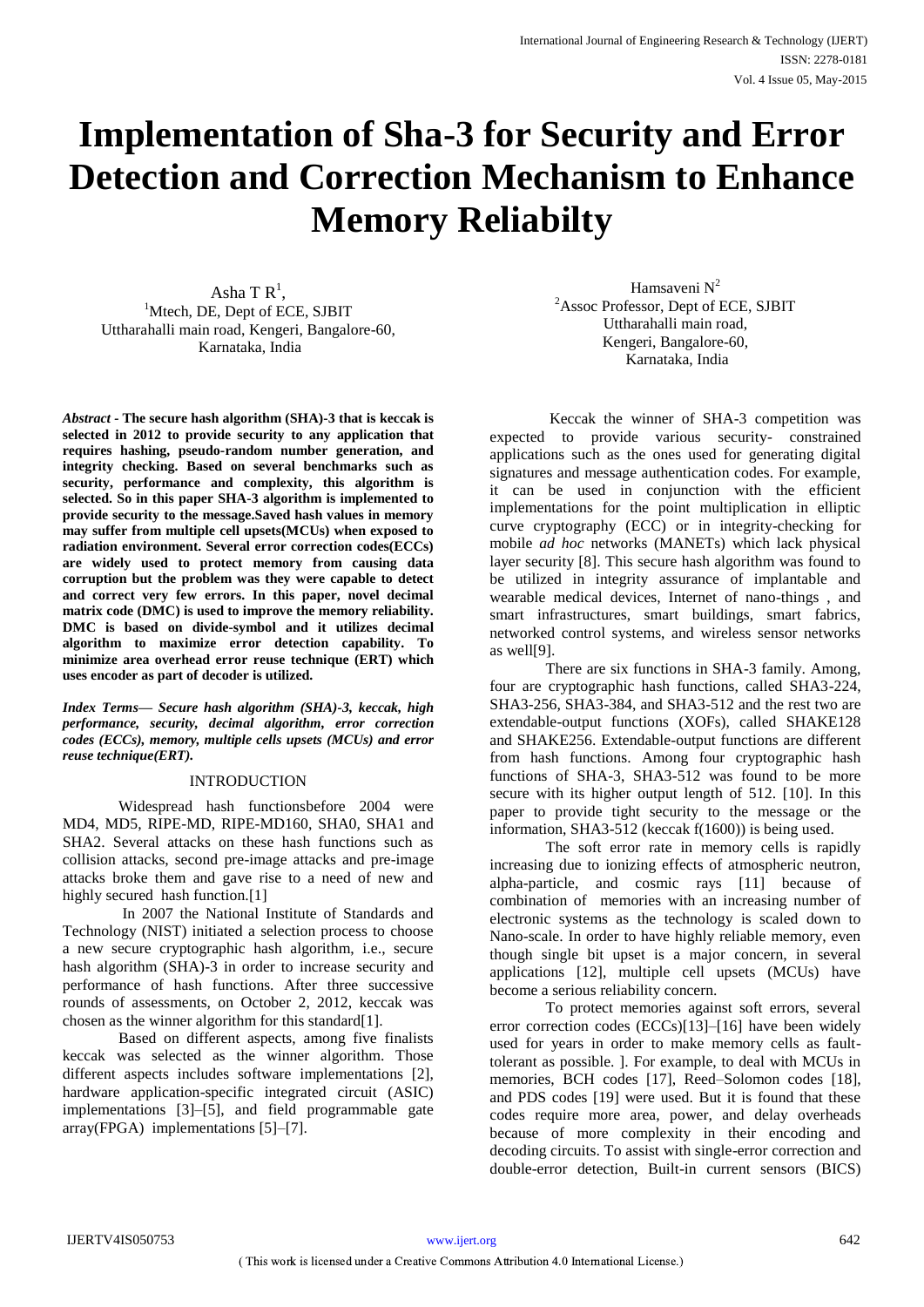were proposed in order to provide protection against MCUs [20], [21]. But they were successful to correct only two errors in a word.

More recently, in [22], to efficiently correct MCUs per word with a low decoding delay, 2-D matrix codes (MCs) are proposed in which one word is divided into multiple rows and columns logically. By adding parity code to each column, bits per row are protected by Hamming code. The vertical syndrome bits are activated when two errors are detected by Hamming. Then these two errors can be corrected. As a result, in all cases MC is capable of correcting only two errors. In [23], decimal algorithm is combined with Hamming code and applied at software level, wherein addition of integer values is used to detect and correct soft errors. It results in a lower delay overhead compared to other codes.

In this paper, to achieve enhanced memory reliability, novel decimal matrix code (DMC) based on divide-symbol is used. To detect errors it makes use of decimal algorithm (decimal integer addition and decimal integer subtraction). Using decimal algorithm, reliability of memory is enhanced by maximizing the error detection capability. Without disturbing the whole encoding and decoding processes, the encoder-reuse technique (ERT) is used in order to minimize area overhead of extra circuits (encoder and decoder). This is achieved by using DMC encoderitself be a part of the decoder.

# PROPOSED METHODOLGY

# *A. Sha-3 (Keccak Algorithm)*

Permutation f is the core of the Keccak algorithm. This is applied repeatedly to a fixed-length state of  $b = r +$ *c* bits, where *r* and *c* are bit rate and capacity respectively. In which higher values of *r* represents higher speed whereas higher values of *c* corresponds to higher security level. The data or input information is first padded to get a length multiple of *r*. Both absorbing and squeezing phases are performed to obtain sufficient message length for all five steps and standard output length respectively [1].

Keccak family possess seven possible types among which keccak-f[r+c=1600] is chosen for the sake of brevity. In this 1600, is the width of permutation (in bits).For such a kind of keccak, the state consists of an array of  $5 \times 5$  lanes, each of length  $w = 64$  bits is considered. As per the standard, 24rounds [1] are recommended for keccak-f[1600].For each of 24rounds, there exists five internal steps shown in fig 1. For all these steps ,  $0 \le x, y \le 4$  and  $0 \le z \le 63$ .



Figure1: Five internal steps involved in the Keccak algorithm.

The first step θ: It computes the parity of for length of 5w (320, when  $w = 64$ ) at a time in a 5-bit column pattern using exclusive-or operation.Columns involved will be nearby in a regular pattern. Precisely,  $a[x][y][z] \leftarrow a[x][y][z]$  ⊕ parity $(a[x][y-1][z])$  ⊕  $parity(a[x][y+1][z-1]).$ 

Second step ρ: Here the bitwise rotation for each of the 25 words will be done. Precisely, a[0][0] is not rotated, and for all  $0 \leq t \leq 24$ ,  $a[x][y][z] \leftarrow$ a[x][y][z−(t+1)(t+2)/2].

Third step  $\pi$ : A fixed pattern a[y][2x+3y]  $\leftarrow$  $a[x][y]$  will be permuted for every 25 words.

Fourth step χ: Combination along rows in a bitwise pattern will be done using  $a \leftarrow a \oplus (\neg b \& c)$  where b and c are intermediate states. Precisely,  $a[x][y][z] \leftarrow$  $a[x][y][z] \oplus \neg a[x][y+1][z] \& a[x][y+2][z].$ 

Final step ι: Here obtained values will be xored with RC *A*[0*,* 0] ← *A*[0*,* 0] $oplus RC$ , where *RC* is the round constant specific for each of the 24 rounds of Keccakf[1600].

# *B. Error Detection And Correction Approach*

# 1. *Schematic of Memory tolerating faults*

The schematic of memory, tolerating faults using DMC is depicted in Fig. 2. In the encoding (write) process, message bits D are fed to DMC encoder. Horizontal H and the vertical V redundancy bits are calculated for the message bits. After the completion of the encoding process, information bits and redundancy bits are stored in memory as shown in the figure 2. If multiple cells are upset, they are located and corrected in the decoding (read) process. Since the DMC uses decimal algorithm, fault tolerant capability is maximized with lower performance overhead and the ERT minimizes the total area coverage.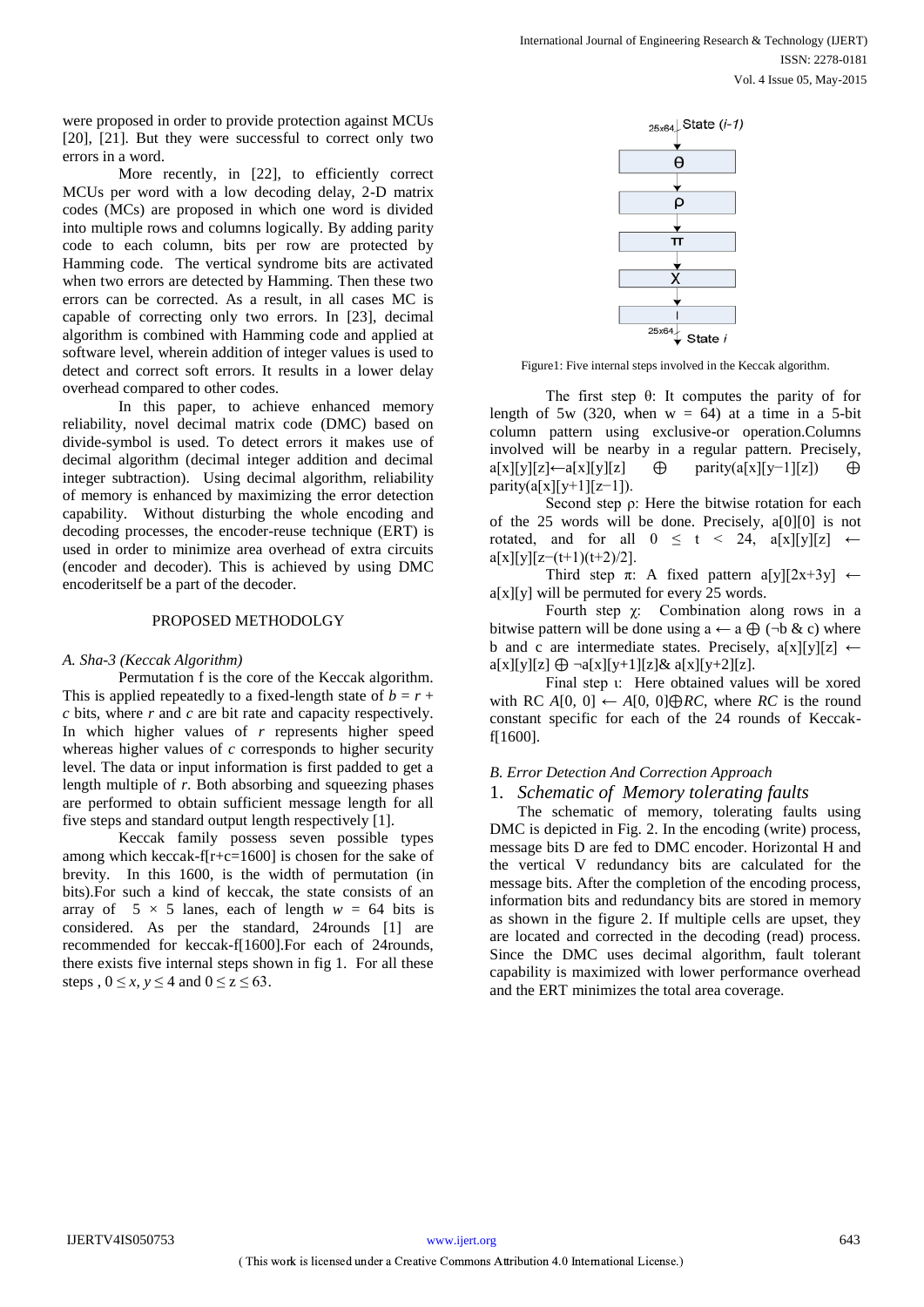

Figure 2: Schematic of memory tolerating faults using DMC.

#### 2. *DMC Encoder*

The first operation that will be carried out in the encoder is the division of message into symbols and arrangement of them to a matrix form ie if N bit is the message, that will be divided into k symbols each of m bits  $(N = k \times m)$ . Divided symbols are arranged in $k1 \times k2$  2-D matrix form  $(k = k1 \times k2)$ , where  $k1$  represents number of rows and *k*2 number of columns respectively. The second operation performed in the encoder is calculation of horizontal (H) and vertical (V) redundancy bits. Horizontal redundancy bits are obtained by performing decimal integer addition on selected symbols for every row. Here, each symbol is treated as decimal integer. Vertical redundancy bits are calculating by performing binary xor operationto the bits in the same column. Since the symbol division and matrix formation is done logically but not physically, DMC enforce for the change of physical structure of the memory.

To explain the DMC scheme, 32-bits are taken as an example ie*D*0 to *D*31 are information bits. These 32-bits are divided into eight symbols each of 4-bits. *k*1 and *k*2 values are chosen as 2 and 4 respectively. *H*0–*H*19 are horizontal check or redundancy bits; *V*0 through *V*15 are vertical redundancy bits. However,maximum correction capability (i.e., the maximum size of MCUs can be corrected) and the usage of number of redundant bits varieswith the variation in the values of*k* and *m*. So, adjusting the values of*k* and *m* must be done carefully to maximize the correction capability and also to minimize the number of redundant bits.

For example, in the considered case of data bits 32, if*k*   $= 2\times2$  and  $m = 8$ , only single error bit can be corrected and the usage of redundant bits will be 40. Whereas for $k = 4 \times$ 4 and  $m = 2$ , 3-bits of error can be corrected with the reduced redundancy bits of 32. Instead, when  $k = 2 \times 4$  and  $m = 4$  is chosen, the correction capability can be maximized up to 16 bits with the redundancy of 36. In this paper, to prioritize the enhancement of the reliability of memory, the first consideration is taken onerror correction capability, so  $k = 2 \times 4$  and  $m = 4$  are utilized to construct DMC.



Figure 3:Structure of 32-bit DMC encoder that uses multibit adders and XOR gates

The encoder computing redundant bits using multibit adders and XOR gates is shown in Fig. 3. In this figure, *H*19 − *H*0 represents horizontal redundant bits, while *V*15 − *V*0 represents vertical redundant bits, and the remaining bits *U*31 − *U*0 are the information bits that are directly taken from *D*31 to *D*0.

## 3. *DMC Decoder*

The decoding process is required to correct the corrupted information. For an example, first the received horizontal redundant bits *H*4*H*3*H*2*H*1*H*0' and vertical redundancy bits  $V = V - V$  3' are calculated to theinformation bits*D*' that are read to the decoder. Then, the horizontal syndrome bits *∆H*4*H*3*H*2*H*1*H*0 and the vertical syndrome bits *S*3 − *S*0 are calculated as follows:

# *∆H*4*H*3*H*2*H*1*H*0 = *H*4*H*3*H*2*H*1*H*0*'* − *H*4*H*3*H*2*H*1*H*0 *S*0 = *V*0'⊕*V*0

Where "−" represents decimal integer subtraction. In the same way complete horizontal and vertical syndrome bits are calculated for the remaining received message. If*∆H*4*H*3*H*2*H*1*H*0 and *S*3 − *S*0 are zero, the stored codeword has original information bits in symbol 0 ie no error has been occurred. Else if*∆H*4*H*3*H*2*H*1*H*0 and *S*3 − *S*0 are nonzero, presence of error in the corresponding symbol will be ensured. Then the induced errors in symbol 0 are detected and located, and finally errors can be corrected by

*D*0correct= *D*0 ⊕*S*0*.*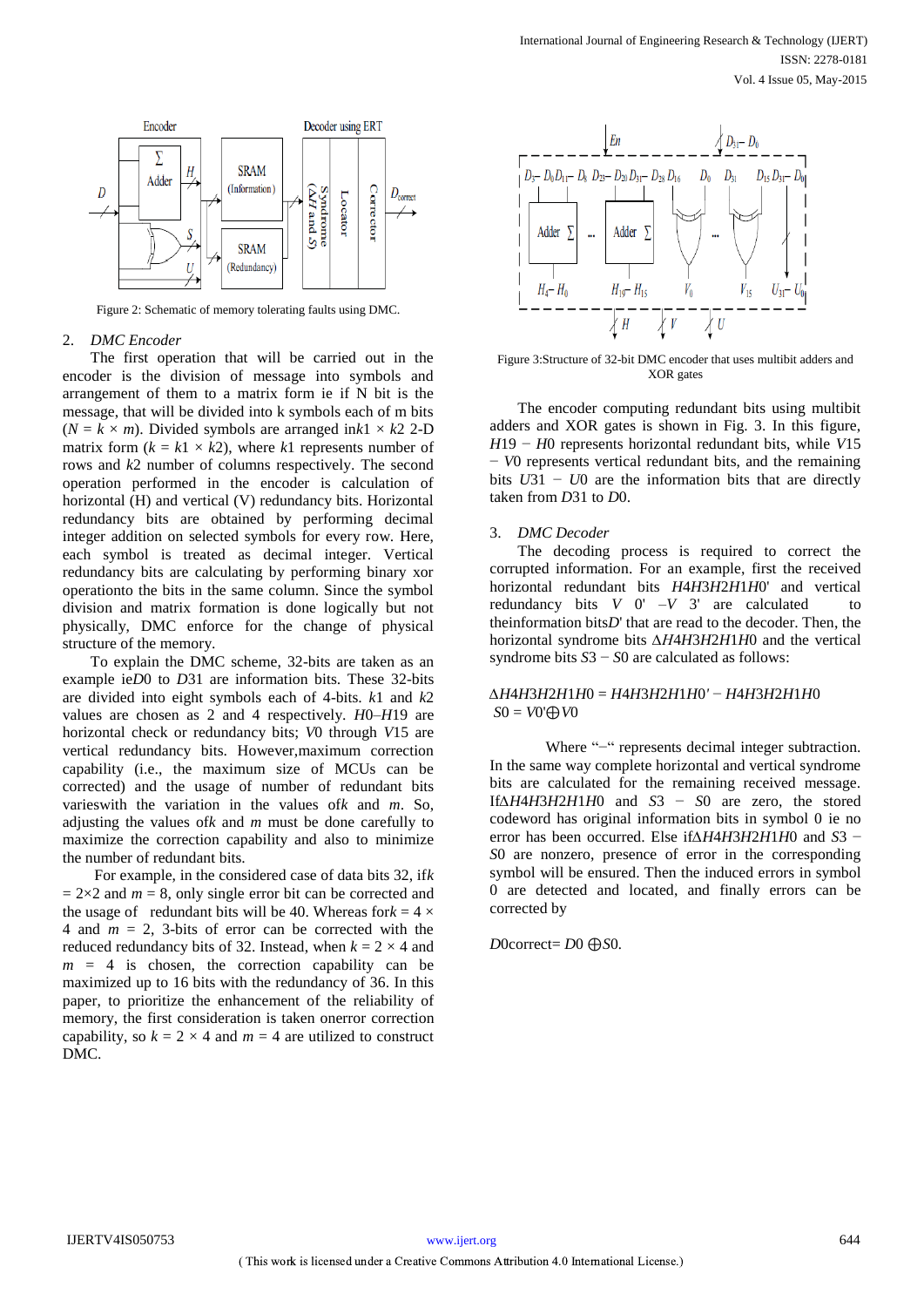

Fig 4:Structure of 32-bitDMC decoder using ERT.

The DMC decoder involving syndrome calculator, error locator, and error corrector as its sub-modules is represented in Fig. 4. Each sub-module performs a specific task in the decoding process.From the figure it can be observed that the redundancy bits must be recomputed from the received information bits *D'* then those redundancy bits are compared with the original redundancy bits in order to obtain syndrome *∆H* and *S*. Non zero value of *∆H*ensures the presence of error in that corresponding symbol. This operation is done in the error locator. Then by performing xor operation to the located symbol with corresponding syndrome vertical bits, corrupted bits are corrected in the error corrector.

## RESULTS

Using keccak algorithm that is SHA-3, security to the message is provided by generating hash values. 64bits taken as input information and hash size of 512 is generated as shown in figure 5. It is found that the recognition of input message from the hash value is highly impossible even after several random trials. This proves that the security provided to the information via SHA-3 is very high.

| <b>Name</b>                       | Value     | $20$ us                                                                                   | 130 us | <b>140 us</b>    | <b>150 us</b> | 60 us | 70 us |
|-----------------------------------|-----------|-------------------------------------------------------------------------------------------|--------|------------------|---------------|-------|-------|
| l <sub>in</sub> dk                |           |                                                                                           |        |                  |               |       |       |
| $\mathbb{I}_{\mathbf{H}}$ reset   | Ō         |                                                                                           |        |                  |               |       |       |
| $\mathbb{I}^n$ in_ready           |           |                                                                                           |        |                  |               |       |       |
| $\mathbb{I}_{\mathbb{H}}$ is last |           |                                                                                           |        |                  |               |       |       |
| message[63:0]                     | 64ce78676 |                                                                                           |        | 64ce78676dab5345 |               |       |       |
| byte_num[2:0]                     |           |                                                                                           |        | 7                |               |       |       |
| <b>buffer</b> full                | O         |                                                                                           |        |                  |               |       |       |
| Ъ<br>out_ready                    |           |                                                                                           |        |                  |               |       |       |
| $\frac{1}{2}$   out [511:0]<br>ъ  |           | 0da51e332 0000000000 XXXXXXXXXXXXda51e33267ff9a5b39462cc437c52ab7f12f94734e2fb7c74c39e50. |        |                  |               |       |       |
|                                   |           |                                                                                           |        |                  |               |       |       |

Fig 5: Hash output of size 512 for message signalof 64bits.

Error detection and correction approach that is implemented using decimal matrix code used decimal algorithm to efficiently detect and correct errors upto 16 bits in a data of 32bits as shown in figure 6. Number of redundancy bits used to locate and correct 16 bits of error are 36. Among, 20 were horizontal parity and 16 were vertical parity. Encoder reuse technique is used which reduced the area overhead by utilizing encoder as a part of decoder.



Fig 6: 16bits error correction in 32bit message.

## **CONCLUSION**

Keccak was chosen as the best hashing algorithm, not just for its very strong overall security and performance, but because it offers exceptional performance in areas where other secure hash algorithms such as SHA=0 and SHA-1 are failed to perform as itcompletely relies on different architectural principles from those of SHA-0 and SHA-1 for its security. Keccak has a large security margin, good general performance, and a flexible design. And to overcome the MCUs in memory, novel perword DMC is used. This protection code utilized decimal algorithm to detect errors, so that more errors were detected and corrected. The results obtained from the implementation have shown that the utilized scheme has a superior level of protection against large MCUs in memory.

The only drawback of the utilized DMC is that the number of redundant bits used is found to be larger in order to maintain higher reliability of memory. To overcome this, a reasonable combination of *k* and *m* must be chosen to maximize memory reliability. Therefore, the future work can be conducted for the reduction of the redundant bits and the maintenance of the reliability of the utilized technique.

# **REFERENCES**

- [1] *Keccak Hash Function*, NIST (National Institute of Standards and Technology), (2014, Mar.) [Online]. Available: http://csrc.nist.gov/groups/ ST/hash/sha-3
- [2] D.-J. Bernstein and T. Lange. (2012). The new SHA-3 software shootout. *e-Print* [Online]. Available: http://eprint.iacr.org/2012/004.pdf
- [3] S. Tillich, M. Feldhofer, M. Kirschbaum, T. Plos, J.-M. Schmidt, and A. Szekely, "Uniform evaluation of hardware implementations of the round-two SHA-3 candidates," in *Proc. Conf. SHA-3 Candidate*, pp. 1–16, 2010.
- [4] X. Guo, S. Huang, L. Nazhandali, and P. Schaumont, "Fair and comprehensive performance evaluation of 14 second round SHA-3 ASIC implementations," in *Proc. Conf. SHA-3 Candidate*, pp. 1–13, Aug. 2010.
- [5] M. Kneˆzevi´c *et al.*, "Fair and consistent hardware evaluation of fourteen round two SHA-3 candidates," *IEEE Trans. Very Large Scale Integr.(VLSI) Syst.*, vol. 20, no. 5, pp. 827–840, May 2012.